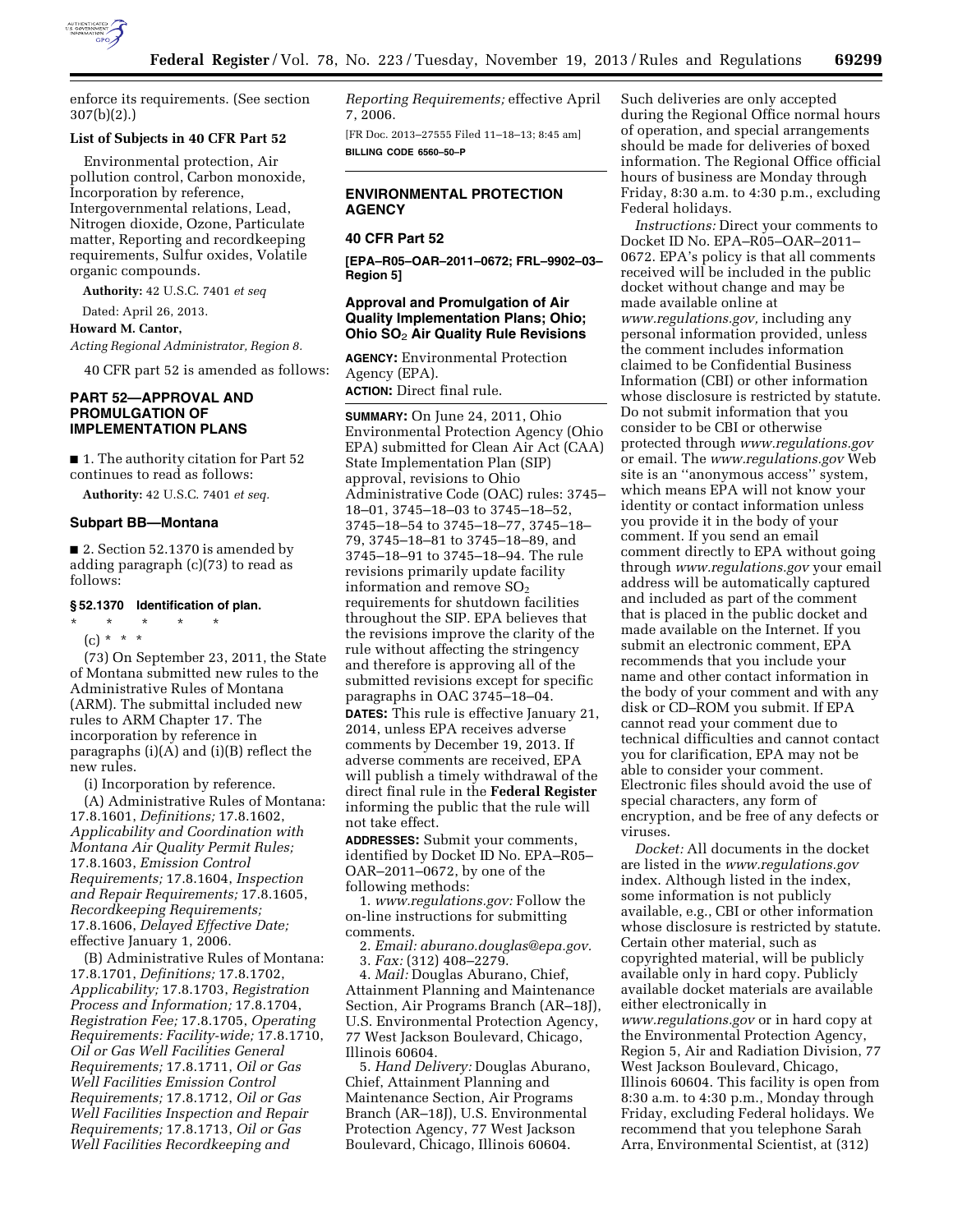886–9401 before visiting the Region 5 office.

### **FOR FURTHER INFORMATION CONTACT:**

Sarah Arra, Environmental Scientist, Attainment Planning and Maintenance Section, Air Programs Branch (AR–18J), Environmental Protection Agency, Region 5, 77 West Jackson Boulevard, Chicago, Illinois 60604, (312) 886–9401, *[Arra.Sarah@epa.gov.](mailto:Arra.Sarah@epa.gov)* 

# **SUPPLEMENTARY INFORMATION:**

Throughout this document whenever "we," "us," or "our" is used, we mean EPA. This supplementary information section is arranged as follows:

I. Background

II. Review of Ohio's Submittal

III. What action is EPA taking?

IV. Statutory and Executive Order Reviews

#### **I. Background**

Ohio law requires a five year review of all regulations. Ohio conducted a review on OAC 3745–18 and made revisions throughout the rules. The rule revisions are primarily updating facility information and removing requirements that apply to shutdown facilities. Ohio EPA submitted the rule revisions to EPA on June 24, 2011. EPA's most recent approval for revisions to OAC 3745–18 was published in the **Federal Register**  on March 21, 2008 at 73 FR 15083. For a full history of the federally approved revisions to OAC 3745–18, see the Background section of rulemaking published in the **Federal Register** on May 1, 2007 at 72 FR 23783.

#### **II. Review of Ohio's Submittal**

During Ohio's five year review, Ohio made revisions to rules: 3745–18–01, 3745–18–03 to 3745–18–52, 3745–18–54 to 3745–18–77, 3745–18–79, 3745–18– 81 to 3745–18–89, and 3745–18–91 to 3745–18–94.

Numerous revisions to OAC 3745–18 were updates of existing facility information. Several facilities had changes in premise numbers. Several other facilities were updated with name changes. An emissions limit was updated for the Sunoco, Inc., Toledo Refinery. This limit is consistent with EPA's consent order 05CV2866. The updates to these facilities allow for consistent recordkeeping and easier compliance tracking.

Most of the substantial rule revisions were the removal of requirements for shutdown facilities from the SIP. Ohio's criteria for removing requirements for a facility from the SIP is that the facility has been permanently and enforceablely shutdown for at least five years. EPA and Ohio EPA are confident that all the facilities for which requirements are being removed from the SIP are

permanently and enforceablely shut down. When confirming a shutdown facility, EPA relies on the State's database. EPA confirmed that all of the shutdown facilities are in Ohio EPA's database. Table 1 in EPA's September 2013 Technical Support Document (TSD), available in the docket for this rulemaking, shows the facilities that have been shut down with their shutdown dates. For the last third of Table 1, EPA was not able to confirm a shutdown date for the facilities. Ohio EPA confirmed that these facilities were shut down before the existence of the database and supplied information on the shutdown of these facilities in the last column of Table 1.

The last eight facilities in Table 1 of the TSD are still operating. However, Ohio EPA and EPA agree that it is appropriate to remove the  $SO<sub>2</sub>$ requirements from the SIP because all SO2 applicable emissions units are shut down and would require a new permit for restart.

Table 2 in the TSD is a list of facilities that are still operating emission units applicable to the SIP, but have units that have shut down. Therefore, for clarity of the rule, it is appropriate to remove the SO2 requirements for the shutdown units from the SIP.

For the few cases where the facility still operates, but the emissions units are shut down, the permits have been revoked and new permits would need to be issued if the units ever restarted. EPA is confident that all facilities where  $SO<sub>2</sub>$ requirements have been removed from the SIP are permanently and enforceablely shutdown. Therefore, removing  $SO<sub>2</sub>$  requirements for these facilities from OAC 3745–18 does not have any negative impact on the environment, but instead, improves the clarity of the rules.

EPA is not taking action on selected paragraphs in OAC 3745–18–04. Paragraph OAC  $37-18-04(D)(9)$ contains a typographical error that changes the testing method required in the paragraph. EPA is not taking action on this paragraph, so the version that was state effective on March 21, 2000 will remain in effect for the Federally approved SIP. Ohio sent an email on September 20, 2013 acknowledging this error. EPA is also not taking action on paragraphs OAC 37–18–04(D)(2), (D)(3), (D)(5), (D)(6), (E)(2), (E)(3), and (E)(4). These paragraphs have not been previously approved by EPA and are outside the cleanup intent of these SIP revisions.

## **III. What action is EPA taking?**

EPA is approving OAC 3745–18–01, 3745–18–03, 3745–18–05 to 3745–18–

52, 3745–18–54 to 3745–18–77, 3745– 18–79, 3745–18–81 to 3745–18–89, 3745–18–91 to 3745–18–94, and parts of 3745–18–04. The revisions mainly remove the  $SO<sub>2</sub>$  requirements for permanently shutdown facilities from the SIP. EPA believes the revisions improve the clarity of the rule without affecting the stringency of the SIP. EPA is not taking action on OAC 3745–18–  $04(D)(2)$ to(3), (D)(5)to(6), (D)(9), and  $(E)(2)$ to $(4)$ .

We are publishing this action without prior proposal because we view this as a noncontroversial amendment and anticipate no adverse comments. However, in the proposed rules section of this **Federal Register** publication, we are publishing a separate document that will serve as the proposal to approve the state plan if relevant adverse written comments are filed. This rule will be effective January 21, 2014 without further notice unless we receive relevant adverse written comments by December 19, 2013. If we receive such comments, we will withdraw this action before the effective date by publishing a subsequent document that will withdraw the final action. All public comments received will then be addressed in a subsequent final rule based on the proposed action. EPA will not institute a second comment period. Any parties interested in commenting on this action should do so at this time. Please note that if EPA receives adverse comment on an amendment, paragraph, or section of this rule and if that provision may be severed from the remainder of the rule, EPA may adopt as final those provisions of the rule that are not the subject of an adverse comment. If we do not receive any comments, this action will be effective January 21, 2014.

## **IV. Statutory and Executive Order Reviews**

Under the CAA, the Administrator is required to approve a SIP submission that complies with the provisions of the CCAA and applicable Federal regulations. 42 U.S.C. 7410(k); 40 CFR 52.02(a). Thus, in reviewing SIP submissions, EPA's role is to approve state choices, provided that they meet the criteria of the CAA. Accordingly, this action merely approves state law as meeting Federal requirements and does not impose additional requirements beyond those imposed by state law. For that reason, this action:

• Is not a ''significant regulatory action'' subject to review by the Office of Management and Budget under Executive Order 12866 (58 FR 51735, October 4, 1993);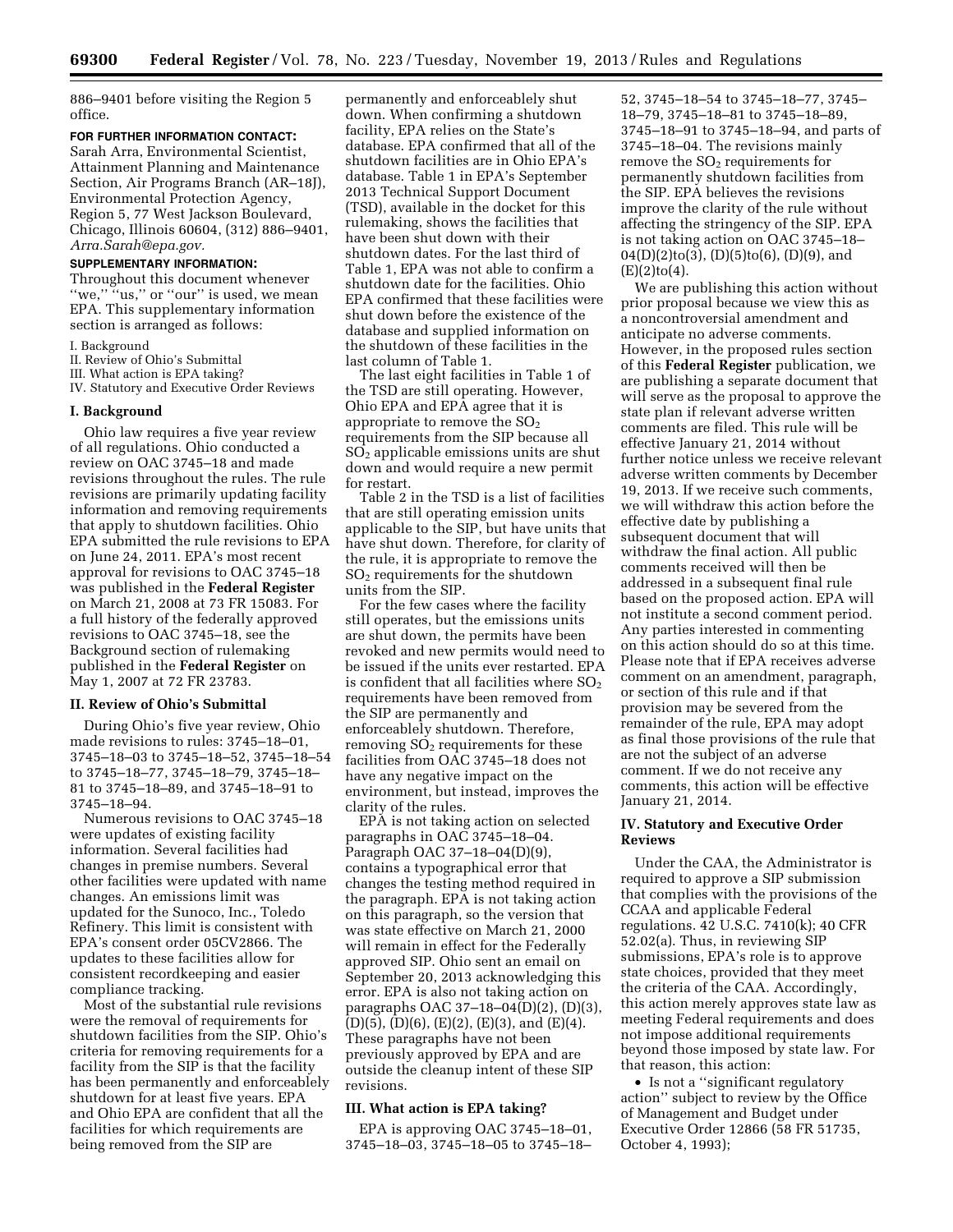• Does not impose an information collection burden under the provisions of the Paperwork Reduction Act (44 U.S.C. 3501 *et seq.*);

• Is certified as not having a significant economic impact on a substantial number of small entities under the Regulatory Flexibility Act (5 U.S.C. 601 *et seq.*);

• Does not contain any unfunded mandate or significantly or uniquely affect small governments, as described in the Unfunded Mandates Reform Act of 1995 (Pub. L. 104–4);

• Does not have Federalism implications as specified in Executive Order 13132 (64 FR 43255, August 10, 1999);

• Is not an economically significant regulatory action based on health or safety risks subject to Executive Order 13045 (62 FR 19885, April 23, 1997);

• Is not a significant regulatory action subject to Executive Order 13211 (66 FR 28355, May 22, 2001);

• Is not subject to requirements of Section 12(d) of the National Technology Transfer and Advancement Act of 1995 (15 U.S.C. 272 note) because application of those requirements would be inconsistent with the CAA; and

• Does not provide EPA with the discretionary authority to address, as appropriate, disproportionate human health or environmental effects, using practicable and legally permissible methods, under Executive Order 12898 (59 FR 7629, February 16, 1994).

In addition, this rule does not have tribal implications as specified by Executive Order 13175 (65 FR 67249, November 9, 2000), because the SIP is not approved to apply in Indian country located in the state, and EPA notes that it will not impose substantial direct costs on tribal governments or preempt tribal law.

The Congressional Review Act, 5 U.S.C. 801 *et seq.,* as added by the Small Business Regulatory Enforcement Fairness Act of 1996, generally provides that before a rule may take effect, the agency promulgating the rule must submit a rule report, which includes a copy of the rule, to each House of the Congress and to the Comptroller General of the United States. EPA will submit a report containing this action and other required information to the U.S. Senate, the U.S. House of Representatives, and the Comptroller General of the United States prior to publication of the rule in the **Federal Register**. A major rule cannot take effect until 60 days after it is published in the **Federal Register**. This action is not a ''major rule'' as defined by 5 U.S.C. 804(2).

Under section 307(b)(1) of the CAA, petitions for judicial review of this

action must be filed in the United States Court of Appeals for the appropriate circuit by January 21, 2014. Filing a petition for reconsideration by the Administrator of this final rule does not affect the finality of this action for the purposes of judicial review nor does it extend the time within which a petition for judicial review may be filed, and shall not postpone the effectiveness of such rule or action. Parties with objections to this direct final rule are encouraged to file a comment in response to the parallel notice of proposed rulemaking for this action published in the proposed rules section of today's **Federal Register**, rather than file an immediate petition for judicial review of this direct final rule, so that EPA can withdraw this direct final rule and address the comment in the proposed rulemaking. This action may not be challenged later in proceedings to enforce its requirements. (See section 307(b)(2).)

#### **List of Subjects in 40 CFR Part 52**

Environmental protection, Air pollution control, Incorporation by reference, Intergovernmental relations, Reporting and recordkeeping requirements, Sulfur oxides.

Dated: September 26, 2013.

#### **Susan Hedman,**

*Regional Administrator, Region 5.* 

40 CFR part 52 is amended as follows:

## **PART 52—APPROVAL AND PROMULGATION OF IMPLEMENTATION PLANS**

■ 1. The authority citation for part 52 continues to read as follows:

**Authority:** 42 U.S.C. 7401 *et seq.* 

■ 2. Section 52.1870 is amended by adding paragraph (c)(160) to read as follows:

# **§ 52.1870 Identification of plan.**

\* \* \* \* \*

(c) \* \* \*

(160) On June 24, 2011, Ohio submitted numerous revisions to their SO2 rules in Ohio Administrative Code Chapter 3745–18. These revisions mainly update facility information and remove shutdown facilities from the rule.

(i) Incorporation by reference. (A) Ohio Administrative Code Rules 3745–18–03 ''Attainment dates and compliance time schedules.'', 3745–18– 04 ''Measurement methods and procedures.'' except (D)(2), (D)(3), (D)(5), (D)(6), (D)(9), (E)(2), (E)(3), and (E)(4), 3745–18–05 ''Ambient and meteorological monitoring requirements.'', 3745–18–06 ''General

emission limit provisions.'', 3745–18–07 ''Adams County emission limits.'', 3745–18–08 ''Allen County emissions limits.'', 3745–18–09 ''Ashland County emission limits.'', 3745–18–10 ''Ashtabula County emissions limits.'', 3745–18–11 ''Athens County emission limits.'', 3745–18–12 ''Auglaize County emission limits.'', 3745–18–13 ''Belmont County emission limits.'', 3745–18–14 ''Brown County emission limits.'', 3745–18–15 ''Butler County emission limits.'', 3745–18–16 ''Carroll County emission limits.'', 3745–18–17 ''Champaign County emission limits.'', 3745–18–18 ''Clark County emission limits.'', 3745–18–19 ''Clermont County emission limits.'', 3745–18–20 ''Clinton County emission limits.'', 3745–18–21 ''Columbiana County emission limits.'', 3745–18–22 ''Coshocton County emission limits.'', 3745–18–23 ''Crawford County emission limits.'', 3745–18–24 ''Cuyahoga County emission limits.'', 3745–18–25 ''Darke County emission limits.'', 3745–18–26 ''Defiance County emission limits.'', 3745–18–27 ''Delaware County emission limits.'', 3745–18–28 ''Erie County emission limits.'', 3745–18–29 ''Fairfield County emission limits.'', 3745–18–30 ''Fayette County emission limits.'', 3745–18–31 ''Franklin County emission limits.'', 3745–18–32 ''Fulton County emission limits.'', 3745–18–33 ''Gallia County emission limits.'', 3745– 18–34 ''Geauga County emission limits.'', 3745–18–35 ''Greene County emission limits.'', 3745–18–36 ''Guernsey County emission limits.'', 3745–18–37 ''Hamilton County emission limits.'', 3745–18–38 ''Hancock County emission limits.'', 3745–18–39 ''Hardin County emission limits.'', 3745–18–40 ''Harrison County emission limits.'', 3745–18–41 ''Henry County emission limits.'', 3745–18–42 ''Highland County emission limits.'', 3745–18–43 ''Hocking County emission limits.'', 3745–18–44 ''Holmes County emission limits.'', 3745–18–45 ''Huron County emission limits.'', 3745–18–46 ''Jackson County emission limits.'', 3745–18–47 ''Jefferson County emission limits.'', 3745–18–48 ''Knox County emission limits.'', 3745–18–49 ''Lake County emission limits.'', 3745–18–50 ''Lawrence County emission limits.'', 3745–18–51 ''Licking County emission limits.'', 3745–18–52 ''Logan County emission limits.'', 3745–18–55 ''Madison County emission limits.'', 3745–18–56 ''Mahoning County emission limits.'', 3745–18–57 ''Marion County emission limits.'', 3745–18–58 ''Medina County emission limits.'', 3745–18–59 ''Meigs County emission limits.'', 3745–18–60 ''Mercer County